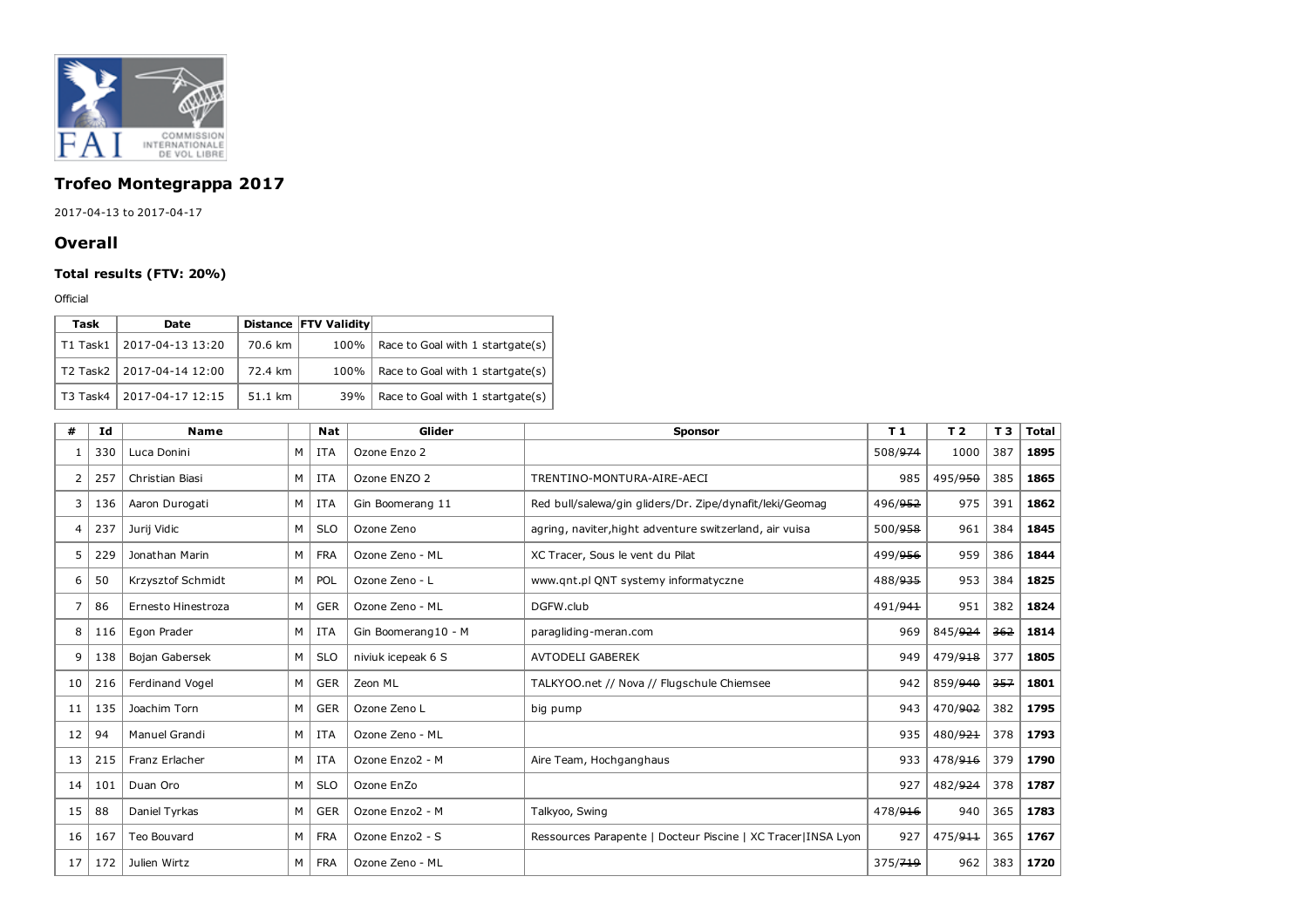| #  | Id  | <b>Name</b>              |    | Nat        | Glider              | <b>Sponsor</b>                                    | T 1                 | T 2                 | T <sub>3</sub> | <b>Total</b> |
|----|-----|--------------------------|----|------------|---------------------|---------------------------------------------------|---------------------|---------------------|----------------|--------------|
| 18 | 332 | Felix Rodriguez          | M  | <b>ESP</b> | OZONE- ENZO 2       | OZONE, NACEX, CERTIKA, JUL                        | 380/729             | 947                 | 384            | 1711         |
| 19 | 126 | Franck Perring           | М  | <b>FRA</b> | Ozone Enzo - M      | RID'AIR                                           | 385/739             | 939                 | 383            | 1707         |
| 20 | 97  | Alfredo Studer           | M  | SUI        | Ozone Enzo2 - M     | Jack and Jones Tech                               | 365/700             | 944                 | 380            | 1689         |
| 21 | 185 | Ulrich Prinz             | M  | GER        | Ozone Enzo2 - M     | Ozone                                             | 369/708             | 928                 | 385            | 1682         |
| 22 | 67  | Silvia Buzzi Ferraris    | F. | <b>ITA</b> | Ozone Enzo2 - S     | VerticalAttitude; Pandol-fly                      | 927                 | 368/705             | 384            | 1679         |
| 23 | 99  | Olivier Henry            | М  | <b>FRA</b> | Ozone Enzo2 - M     |                                                   | 929                 | 360/691             | 384            | 1673         |
| 24 | 182 | Rudolf Niedermühlbichler | М  | AUT        | Ozone Zeno - L      | Flywear                                           | 931                 | 359/ <del>689</del> | 381            | 1671         |
| 24 | 69  | Mariusz Wisniowski       | М  | POL        | Ozone Enzo2 - S     | paralotniarz.com.pl                               | 365/699             | 948                 | 358            | 1671         |
| 26 | 149 | Yoann Chavanne           | м  | <b>FRA</b> | Gin Boom11 - M      | GIN France/ Salève Airlines / Archamps            | 339/651             | 931                 | 386            | 1656         |
| 27 | 260 | Tiziano Trambaioli       | М  | ITA        | Ozone Enzo2 - M     |                                                   | 931                 | 348/667             | 375            | 1654         |
| 28 | 198 | Alessio Antonio Voltan   | М  | ITA        | Gin Boomerang10 - L |                                                   | 354/678             | 915                 | 372            | 1641         |
| 29 | 166 | Damien Lacaze            | м  | <b>FRA</b> | Ozone Zeno - ML     | Sup'air - WAA Ultra - Elite Hautes Alpes          | 342/655             | 931                 | 364            | 1637         |
| 30 | 171 | Jacques Fournier         | м  | <b>FRA</b> | Ozone Zeno - ML     |                                                   | 351/673             | 910                 | 374            | 1635         |
| 31 | 141 | Maurice Knur             | М  | <b>GER</b> | Zeno                | www.kontest.eu                                    | 340/652             | 941                 | 341            | 1622         |
| 32 | 191 | Laurie genovese          | F  | <b>FRA</b> | Ozone Zeno - MS     | Les passagers du vent                             | 355/681             | 924                 | 336            | 1615         |
| 33 | 61  | Jens Kierdorf            | М  | <b>GER</b> | Ozone Enzo2 - M     | Chiba, Sziols, DHV                                | 329/631             | 922                 | 357            | 1608         |
| 34 | 249 | Paolo Zammarchi          | м  | <b>ITA</b> | Gin Boomerang10 - L | Socar-Pel-                                        | 283/542             | 937                 | 360            | 1580         |
| 34 | 123 | Alberto Castagna         | М  | ITA        | Ozone Zeno - ML     | www.ti-srl.it                                     | 948                 | 632/691             | 0              | 1580         |
| 36 | 214 | Delferriere Méryl        | F  | <b>FRA</b> | Ozone Zeno MS       | Adrenagliss/Ressources Parapente/XCTracer         | 935                 | 225/432             | 385            | 1545         |
| 36 | 177 | honorin hamard           | M  | <b>FRA</b> | Ozone Zeno - ML     | Ozone - Naviter - Altitude Eyewear - Icaro2000    | 183/351             | 976                 | 386            | 1545         |
| 38 | 197 | Marco Busetta            | м  | ITA        | Ozone Enzo2 - M     | Salvatore Marchesano, AeCI                        | 172/ <del>329</del> | 967                 | 387            | 1526         |
| 39 | 161 | Peter Vyparina           | М  | <b>SVK</b> | Ozone Zeno - MS     | Gazi statika stavieb, Perfectfly-paragliding klub | 174/334             | 951                 | 382            | 1507         |
| 40 | 122 | Piergiorgio Pintossi     | М  | ITA        | Ozone Zeno - ML     | PEL - HPM                                         | 357/685             | 798                 | 342            | 1497         |
| 41 | 175 | Alexandre Jofresa        | М  | <b>FRA</b> | Ozone Zeno - ML     |                                                   | 179/344             | 958                 | 358            | 1495         |
| 41 | 109 | Michal Gierlach          | м  | POL        | Ozone Enzo 2        | Cat Phones, Brubeck, Redbull, SPBW, PSP           | 167/320             | 950                 | 378            | 1495         |
| 43 | 168 | Clement Latour           | М  | <b>FRA</b> | Ozone ZenoML - ML   | SUPAIR- FFVL/LT LABO                              | 167/320             | 951                 | 375            | 1493         |
| 44 | 23  | <b>Balazs Racz</b>       | M  | HUN        | Ozone Enzo2 - M     |                                                   | 164/314             | 948                 | 380            | 1492         |
| 45 | 202 | Biagio Alberto Vitale    | М  | ITA        | Ozone Enzo2 - L     |                                                   | 151/290             | 948                 | 384            | 1483         |
| 46 | 106 | Marc Wensauer            | М  | <b>GER</b> | Gin Boomerang 11    | Gin                                               | 168/323             | 951                 | 355            | 1474         |
| 47 | 19  | Aleksei Riabtsev         | М  | <b>RUS</b> | Ozone Zeno - ML     | flycenter.ru                                      | 929                 | 163/312             | 378            | 1470         |
| 48 | 255 | Emil Cervenan            | М  | <b>SVK</b> | Ozone Zeno - ML     | Axis                                              | 161/ <del>308</del> | 923                 | $383$          | 1467         |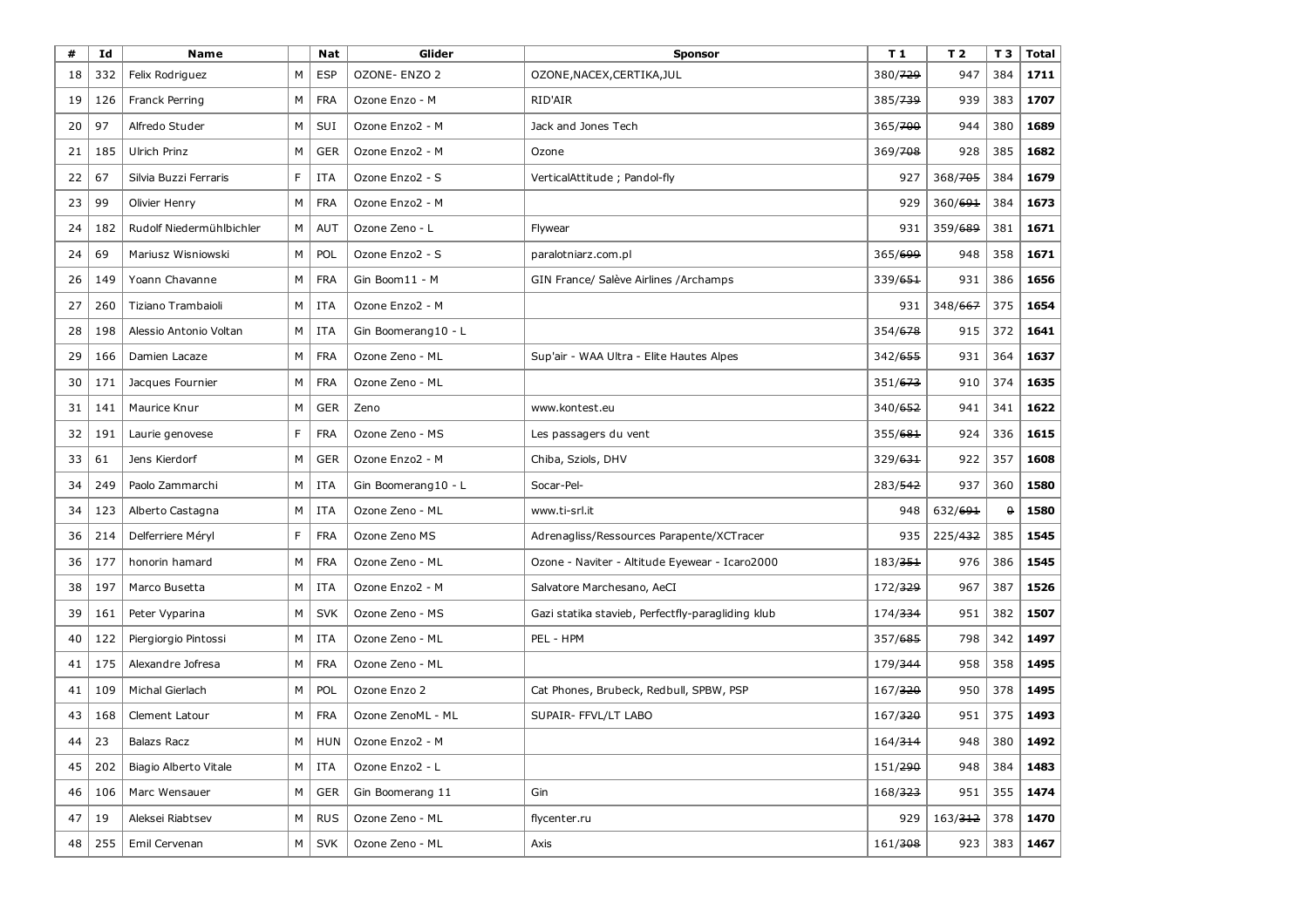| #  | Id  | <b>Name</b>             |    | Nat        | Glider                         | Sponsor                                            | T 1                 | T 2                 | T <sub>3</sub> | <b>Total</b> |
|----|-----|-------------------------|----|------------|--------------------------------|----------------------------------------------------|---------------------|---------------------|----------------|--------------|
| 49 | 53  | Stefan Vyparina         | M  | <b>SVK</b> | Ozone Zeno - ML                | Sport rysy, Gazi statika, Perfectfly               | 165/317             | 954                 | 344            | 1463         |
| 50 | 91  | Jean-Pierre Philippe    | М  | <b>GER</b> | Ozone Zeno ML                  | INIT.                                              | 178/341             | 908                 | 374            | 1460         |
| 51 | 301 | Thomas Juel christensen | М  | <b>DEN</b> | Ozone Enzo2M - M               | Me                                                 | 150/287             | 924                 | 385            | 1459         |
| 52 | 31  | Thomas Ide              | М  | <b>GER</b> | Ozone Zeno                     | flyteam.info                                       | 164/315             | 931                 | 363            | 1458         |
| 53 | 315 | Federico Nevastro       | М  | <b>ITA</b> | Gin Boomerang10 - L            | IO                                                 | 176/ <del>338</del> | 938                 | 338            | 1452         |
| 53 | 244 | luc armant              | М  | <b>FRA</b> | Ozone Zeno - ML                |                                                    | 109/209             | 958                 | 385            | 1452         |
| 55 | 222 | Pawel Kumorek           | М  | POL        | Ozone Enzo2 - S                |                                                    | 150/288             | 920                 | 381            | 1451         |
| 56 | 147 | Heinrich Bretz          | М  | <b>GER</b> | Ozone Zeno - ML                | <b>YellowCross</b>                                 | 697                 | 356/683             | 374            | 1427         |
| 57 | 231 | Gianfranco Crestani     | М  | <b>ITA</b> | Niviuk Icepeak7 Pro-model - 24 | Fado' Pub                                          | 929                 | 103/ <del>197</del> | 378            | 1410         |
| 57 | 79  | Pawel Chrzaszcz         | М  | POL        | Ozone Zeno - ML                | upside down paragliding, langloo.com               | 704                 | 353/676             | 353            | 1410         |
| 59 | 303 | Joerg Nuber             | М  | <b>GER</b> | Ozone Zeno - ML                | Apollo 11                                          | 675                 | 347/666             | 380            | 1402         |
| 60 | 95  | Antonio Golfari         | М  | ITA        | Ozone Zeno - MS                |                                                    | 698                 | 325/624             | 350            | 1373         |
| 61 | 325 | Marco Littamè           | М  | <b>ITA</b> | Enzo 2                         |                                                    | 657                 | 331/ <del>634</del> | 383            | 1371         |
| 62 | 35  | Diego Ardissone         | м  | ITA        | Ozone Enzo2 - S                | CO-PAR                                             | 661                 | 318/610             | 371            | 1350         |
| 63 | 143 | HerbertTamegger         | М  | AUT        | Ozone Zeno ML                  | Flywear Halton Parawing                            | 712                 | 623/682             | 64             | 1335         |
| 64 | 113 | Flavio Funiati          | М  | <b>FRA</b> | Ozone Zeno - ML                | www.ridair.com                                     | 728                 | 228/437             | 378            | 1334         |
| 65 | 219 | Yury Mishanin           | М  | POL        | Ozone Zeno                     |                                                    | 156/299             | 821                 | 353            | 1330         |
| 66 | 103 | Uwe Tillmann            | М  | <b>GER</b> | Ozone Zeno                     | www.KlimaFlex.de                                   | 210/403             | 750                 | 351            | 1311         |
| 67 | 162 | Lubos Kravec            | М  | <b>SVK</b> | Ozone Zeno                     | Renault.sk, skybean.sk, flyskin.cz, garmin.sk      | 210/403             | 705                 | 385            | 1300         |
| 68 | 132 | <b>Isidor Fink</b>      | М  | ITA        | Ozone Zeno - L                 |                                                    | 747                 | 181/347             | 371            | 1299         |
| 69 | 179 | Tilen Ceglar            | М  | <b>SLO</b> | Ozone Enzo - M                 | Naviter   High Adventure CH   Slo Paragliding Team | 264/507             | 694                 | 327            | 1285         |
| 69 | 83  | Michele Gaiba           | м  | ITA        | Ozone Zeno - MS                | My IBAN                                            | 266/510             | 665                 | 354            | 1285         |
| 71 | 295 | Marko Novak             | М  | <b>SLO</b> | Ozone Enzo2 - L                | nowa d.o.o.                                        | 601/658             | 679                 | $\mathbf 0$    | 1280         |
| 72 | 133 | Peter Schwarz           | м  | ITA        | Skywalk PoisonX-Alps - M       | www.fly42.it / www.baumdoktor.it                   | 132/254             | 802                 | 341            | 1275         |
| 73 | 311 | Andrea Terenziani       | М  | ITA        | Niviuk Icepeak 6 - 24          |                                                    | 173/ <del>332</del> | 701                 | 381            | 1255         |
| 74 | 279 | Stefano Pucci           | М  | ITA        | Ozone Zeno - MS                | Mywife                                             | 279/535             | 610                 | 357            | 1246         |
| 75 | 29  | Yvonne Dathe            | F. |            | GER   Ozone Zeno - MS          | WinMental, FlyTeam                                 | 166/318             |                     | $682$ 383      | 1231         |
| 76 | 165 | Seiko Fukuoka           | F. | <b>FRA</b> | Ozone Zeno - MS                | addactis ozone certika oneday compass              | 167/320             | 694                 | 366            | 1227         |
| 77 | 203 | Fulvio Polcini          | М  | ITA        | Ozone Enzo - M                 |                                                    | 151/289             | 686                 | 382            | 1219         |
| 78 | 71  | Pavel Titov             | M  | <b>RUS</b> | Ozone Enzo2 - S                | ParaTrip.eu                                        | 159/304             | 693                 | 365            | 1217         |
| 79 | 232 | Jacek Górski            | М  | POL        | Niviuk Peak4 - 25              | Altiparalotnie                                     | 141/271             | 710                 | 362            | 1213         |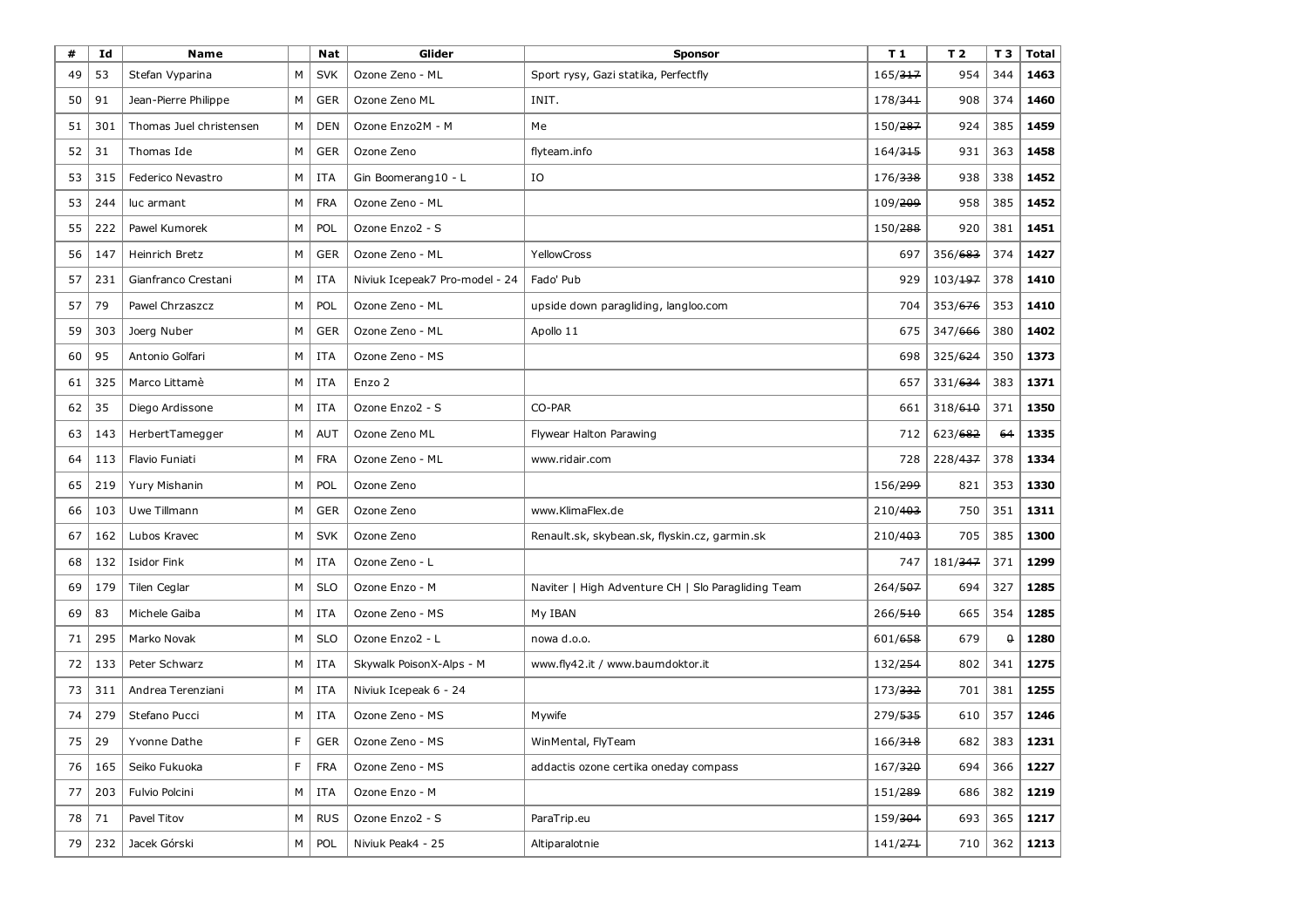| #   | Id  | <b>Name</b>              |   | <b>Nat</b> | Glider                   | <b>Sponsor</b>                                           | T1                  | T <sub>2</sub>      | T <sub>3</sub> | <b>Total</b> |
|-----|-----|--------------------------|---|------------|--------------------------|----------------------------------------------------------|---------------------|---------------------|----------------|--------------|
| 80  | 119 | Giorgio Darra            | м | ITA        | Niviuk icepeak6 - 24     | PEL                                                      | 148/284             | 703                 | 349            | 1200         |
| 81  | 283 | <b>Albino Malli</b>      | М | SUI        | Zeno MS                  |                                                          | 171/328             | 665                 | 363            | 1199         |
| 82  | 158 | Tim Rochas               | М | <b>FRA</b> | Ozone Enzo2 - S          | ProvenceParapente_Compass_Praloup_Ubaye_Bringdal familly | 168/323             | 690                 | 337            | 1195         |
| 83  | 148 | Michele Boschi           | М | ITA        | Ozone Zeno ML            | Neonoptic - Digifly - AeCI                               | 640                 | 176/ <del>337</del> | 366            | 1182         |
| 84  | 115 | Angelo Dell Aira         | м | <b>ITA</b> | Ozone Zeno - ML          | edilprof srl                                             | 156/300             | 669                 | 350            | 1175         |
| 85  | 32  | Christian Barthelmann    | М | <b>GER</b> | Ozone Zeno - ML          |                                                          | 140/ <del>269</del> | 689                 | 344            | 1173         |
| 86  | 144 | Charles Cazaux           | М | <b>FRA</b> | Ozone ZenoML - ML        | Ozone   Merrell   Morzine   Naviter   Orange             | 112/ <del>215</del> | 694                 | 365            | 1171         |
| 87  | 292 | Maxime Pinot             | М | <b>FRA</b> | Ozone Enzo 2 S           | Les Passagers du Vent - France Herboristerie - Naviter   | 674                 | 169/ <del>325</del> | 324            | 1167         |
| 88  | 112 | Paolo Facchini           | м | <b>ITA</b> | Ozone Enzo2 - S          |                                                          | 169/324             | 636                 | 357            | 1162         |
| 89  | 294 | Tudor Dorobantu          | М | <b>ROU</b> | Ozone Alpina 2 - ML      | Slavia Pharm / Tellur                                    | 553                 | 281/539             | 325            | 1159         |
| 90  | 142 | Reiner Braun             | М | <b>GER</b> | Skywalk PoisonX-Alps - S | Skywalk                                                  | 659                 | 177/340             | 322            | 1158         |
| 91  | 304 | Alessandro Fuzzi         | М | ITA        | Triple Secen king        |                                                          | 158/303             | 662                 | 335            | 1155         |
| 91  | 223 | Klaus Gùnter             | M | <b>GER</b> | Ozone Enzo2 - S          | Heliosys                                                 | 148/ <del>283</del> | 678                 | 329            | 1155         |
| 93  | 235 | Yanick Lettry            | М | SUI        | Ozone Enzo2              | Solexperts AG                                            | 165/317             | 700                 | 282            | 1147         |
| 94  | 13  | Francis De Bruyn         | М | <b>BEL</b> | Ozone Zeno M             |                                                          | 141/ <del>270</del> | 688                 | 310            | 1139         |
| 95  | 76  | Roberto Costantino       | М | ITA        | Ozone Enzo2 - XS         |                                                          | 178/342             | 586                 | 357            | 1121         |
| 96  | 309 | Nicola Donini            | м | <b>ITA</b> | Ozone Enzo2 - S          | Fall With Style - Aire Cornizzolo - Trentino             | 169/324             | 550                 | 386            | 1105         |
| 97  | 286 | Simon Pellissier         | М | <b>FRA</b> | Ozone Enzo2 - S          | Ressources parapente                                     | 164/314             | 571                 | 363            | 1098         |
| 98  | 98  | Benedicte Saury-Jourdain | F | <b>FRA</b> | Ozone Zeno - MS          |                                                          | 611                 | 129/248             | 316            | 1056         |
| 99  | 187 | Claude Le-Mellec         | М | <b>FRA</b> | Ozone Zeno - ML          | Actimage                                                 | 166/319             | 515                 | 357            | 1038         |
| 100 | 314 | Joeri Bal                | M | <b>BEL</b> | Niviuk peak4 - 23        | free to fly                                              | 155/298             | 548                 | 325            | 1028         |
| 101 | 234 | Larry Pino               | М | <b>ESP</b> | Ozone Zeno - ML          | Alfapilot                                                | 168/322             | 498                 | 349            | 1015         |
| 102 | 170 | Stephane Drouin          | М | <b>FRA</b> | Ozone Zeno - ML          | PCHT / 4eme dimension                                    | 166/319             | 490                 | 358            | 1014         |
| 103 | 73  | Jan-Philip Rebhan        | М | <b>GER</b> | Ozone Zeon MS            | GSD-Software                                             | 292/319             | 700                 | 122            | 992          |
| 104 | 108 | Harald Wilhelmi          | м | <b>GER</b> | Gin Boom10 - L           | Moselglider, Moselfalken                                 | 301/329             | 690                 | $\theta$       | 991          |
| 105 | 150 | Claudio Signorelli       | М | ITA        | Ozone Zeno - L           | S.C. SERVICE                                             | 150/288             | 464                 | 364            | 978          |
| 106 | 84  | Loris Berta              | M | <b>ITA</b> | Ozone Enzo 2             | lolly                                                    | 161/308             | 418                 | 382            | 961          |
| 107 | 319 | Jacek Profus             | М | POL        | Ozone Enzo2 - M          |                                                          | 143/275             | 437                 | 375            | 955          |
| 108 | 120 | Thomas Gury              | М | <b>FRA</b> | Ozone Enzo2 - M          | SPORT PASSION - SDAG - INTERMARCHE - AXA - NETIZI        | 120/230             | 437                 | 382            | 939          |
| 109 | 128 | Joanna Di Grigoli        | F | <b>VEN</b> | Gin GTO 2 - XS           | QDesk, Gin                                               | 207/396             | 406                 | 317            | 930          |
| 110 | 114 | Joachim Oberhauser       | м | ITA        | Ozone Enzo 2             | airecornizzolo superfly360 arcteryx mormaii econova      | 168/322             | 429                 | 328            | 925          |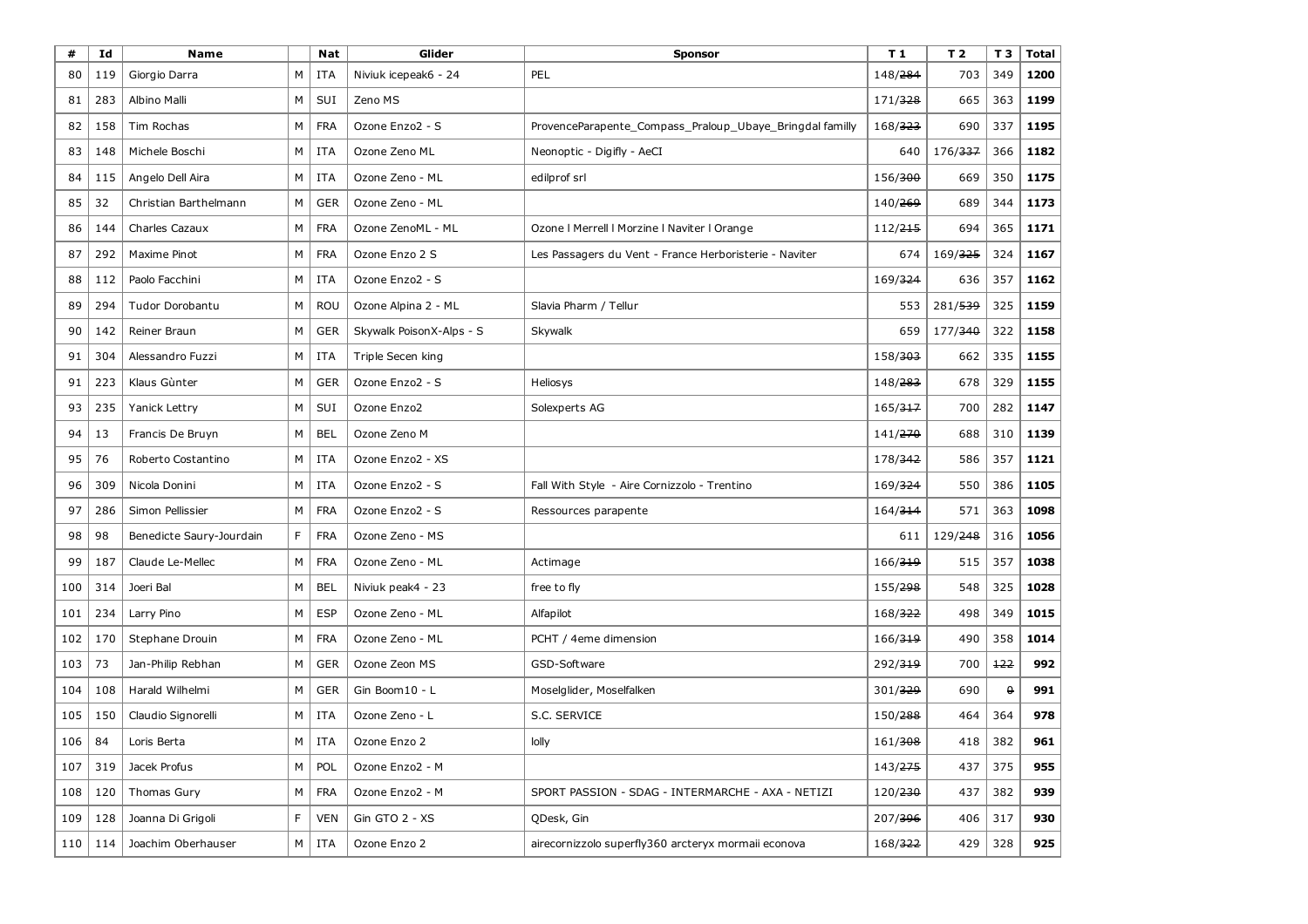| #   | Id             | <b>Name</b>               |                                                                                                            | <b>Nat</b> | Glider                  | <b>Sponsor</b>                                     | T <sub>1</sub>      | T <sub>2</sub>      | T 3      | <b>Total</b> |
|-----|----------------|---------------------------|------------------------------------------------------------------------------------------------------------|------------|-------------------------|----------------------------------------------------|---------------------|---------------------|----------|--------------|
| 111 | 9              | Denis Soverini            | м                                                                                                          | ITA        | Ozone Enzo2 - L         |                                                    | 165/ <del>317</del> | 376                 | 375      | 916          |
| 112 | 38             | Martin Petz               | М                                                                                                          | <b>GER</b> | Ozone Enzo2 - M         | Pauly Consult                                      | 624                 | 272/ <del>298</del> | 64       | 896          |
| 113 | 146            | Eros Pellegrina           | М                                                                                                          | ITA        | Ozone LM6 - MS          |                                                    | 150/288             | 403                 | 329      | 882          |
| 114 | 48             | Martin Stecher            | М                                                                                                          | ITA        | <b>UP Trango X Race</b> | *** MyWife ***                                     | 132/ <del>254</del> | 408                 | 338      | 878          |
| 115 | 62             | Marco Beltramello         | M                                                                                                          | ITA        | Ozone Zeno - ML         |                                                    | 317                 | 161/309             | 373      | 851          |
| 116 | 331            | Piergiorgio Camiciottoli  | м                                                                                                          | ITA        | Ozone Enzo 2            | Parapendiofirenze.com                              | 660                 | 185/ <del>202</del> | $\theta$ | 845          |
| 117 | 130            | Carlo Tagliaro            | м                                                                                                          | ITA        | Ozone Rush 4            | Studio Tecnico Ing. Tagliaro                       | 132/ <del>254</del> | 363                 | 344      | 839          |
| 118 | 243            | Roberto Forti             | М                                                                                                          | ITA        | Ozone MantraM6 - ML     |                                                    | 132/ <del>254</del> | 385                 | 315      | 832          |
| 119 | 124            | Peter Jung                | М                                                                                                          | <b>GER</b> | Ozone Zeno L            | Gmct                                               | 329                 | 111/ <del>213</del> | 381      | 821          |
| 120 | 299            | Norton Slovak             | М                                                                                                          | <b>CZE</b> | Gin Boom10 - M          | <b>AXIS Para</b>                                   | 143/ <del>274</del> | 392                 | 276      | 811          |
| 121 | 145            | Peter Nägele              | М                                                                                                          | <b>GER</b> | Ozone Zeno - ML         | Apollo 11                                          | 148/ <del>284</del> | 297                 | 360      | 805          |
| 122 | 261            | Giodi Rossanese           | М                                                                                                          | ITA        | Trango X Race SM        |                                                    | 317                 | 147/ <del>282</del> | 338      | 802          |
| 123 | 262            | Dominika Kasieczko        | F.                                                                                                         | POL        | Ozone Mantra M6 - MS    | GRAVITACJA architektura, Ozone Polska              | 150/ <del>288</del> | 334                 | 310      | 794          |
| 124 | 316            | Stefano Sottroi           | М                                                                                                          | ITA        | Ozone Zeno - ML         |                                                    | 278/304             | 493                 | 103      | 771          |
| 125 | 39             | Lorenzo Zamprogno         | М                                                                                                          | ITA        | Ozone MantraM6 - ML     |                                                    | 302                 | 131/ <del>252</del> | 336      | 769          |
| 126 | 209            | Slawomir Kaczynski        | М                                                                                                          | POL        | Ozone Enzo - L          |                                                    | 283                 | 95/182              | 376      | 754          |
| 127 | 107            | Tancredi Fardella         | М                                                                                                          | ITA        | Ozone Zeno - L          |                                                    | 319                 | 72/138              | 357      | 748          |
| 128 | 93             | Matteo Bacchiocchi        | М                                                                                                          | ITA        | Ozone LM6 - MS          |                                                    | 124/ <del>237</del> | 291                 | 330      | 745          |
| 129 | 125            | Stuart Mackintosh         | М                                                                                                          | <b>NZL</b> | Icepeak 6               |                                                    | 254                 | 112/215             | 360      | 726          |
| 129 | $\overline{2}$ | Bruno Brugnolo            | М                                                                                                          | ITA        | UP Trango X race        | COMPASS ITALY - Next Generation Flight Instruments | 124/ <del>237</del> | 255                 | 347      | 726          |
| 131 | 289            | Bartosz Moszczynski       | М                                                                                                          | POL        | Triple Seven Queen - L  |                                                    | 300                 | 76/ <del>145</del>  | 338      | 714          |
| 132 | 28             | Nora Martiny              | F                                                                                                          | <b>GER</b> | Ozone Mantra LM6        | www.flynora.de                                     | 304                 | 98/187              | 294      | 696          |
| 133 | 34             | Marco Alessandrini        | М                                                                                                          | ITA        | Skywalk Cayenne 5S      |                                                    | 264                 | 78/150              | 344      | 686          |
| 134 | 264            | Tyr Goldsmith             | М                                                                                                          | <b>ISL</b> | <b>BGD Diva XS</b>      | <b>BGD</b>                                         | 260/284             | 423                 | $\theta$ | 683          |
| 135 | 11             | Stanislaw Radzikowski     | M                                                                                                          | POL        | Up Trango x-race        | www.parakros.com                                   | 314                 | 79/ <del>152</del>  | 285      | 678          |
| 136 | 302            | Hans Kristjan Gudmundsson | М                                                                                                          | <b>ISL</b> | Ozone LM5 - ML          | Flyingviking                                       | 292/319             | 385                 | 109      | 677          |
| 137 | 225            | Jost Napret               | $\mathsf{M}% _{T}=\mathsf{M}_{T}\!\left( a,b\right) ,\ \mathsf{M}_{T}=\mathsf{M}_{T}\!\left( a,b\right) ,$ | SLO        | Triple Seven King       | Naviter   High Adventure Switzerland               | 280/306             | 328                 | 0        | 608          |
| 137 | 298            | Christos Bakounis         | М                                                                                                          | GRE        | UP Trango 2 - L         | mia taska                                          | 242                 | 76/ <del>145</del>  | 290      | 608          |
| 139 | 204            | Andrea Garolla            | M                                                                                                          | ITA        | Gin Boom10 - M          |                                                    | 341                 | 255/279             | $\theta$ | 596          |
| 140 | 217            | Luca Paoletti             | M                                                                                                          | ITA        | Skywalk Cayenne 5S      |                                                    | 232/254             | 328                 | $\theta$ | 560          |
| 141 | 281            | Alessandro Pompei         | $M \mid$                                                                                                   | ITA        | Ozone Delta 2 - MS      |                                                    | 303                 | 255/ <del>279</del> | $+02$    | 558          |